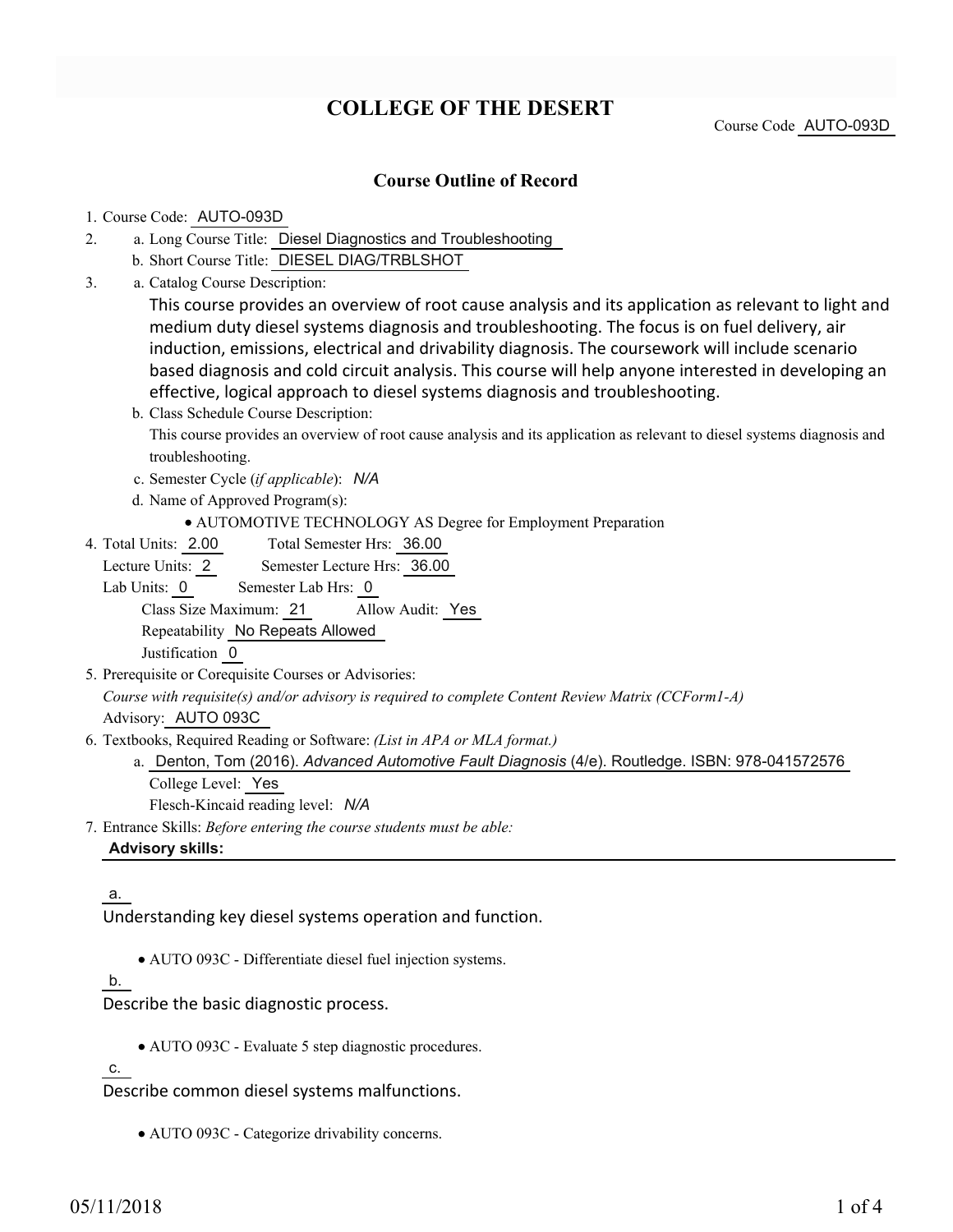# AUTO 093D-Diesel Diagnostics and Troubleshooting

#### 8. Course Content and Scope:

# Lecture:

- 1. Why study diagnosis & troubleshooting?
- 2. Why Root Cause Analysis?
- 3. Problem solving tools.
- 4. Importance of subject knowledge.
- 5. 5-Step troubleshooting process.
- 6. Proper inspection of diesel systems.
- 7. Service information and TSBs.
- 8. Diesel systems troubleshooting scenarios.
- 9. Electrical schematic diagnosis.
- 10. Electrical circuit service and repair.

Lab: *(if the "Lab Hours" is greater than zero this is required)*

9. Course Student Learning Outcomes:

1.

Given a true-to-life scenario describe normal operation and function of key diesel systems.

2.

Given a true-to-like scenario of a diesel system malfunction, list possible causes using the five step diagnosis process.

3.

Given a true-to-live scenario of a diesel system malfunction, compile a list of tests to run and actions to take based of test results.

- 10. Course Objectives: Upon completion of this course, students will be able to:
	- a. Explain each step of "Root Cause Analysis" process as it relates to diesel systems.
	- b. Describe common mistakes technicians when following the 5-Step Troubleshooting Process.
	- c. Properly summarize customer concern, related to diesel system malfunction.
- Methods of Instruction: *(Integration: Elements should validate parallel course outline elements)* 11.
	- a. Discussion
	- b. Distance Education
	- c. Individualized Study
	- d. Lecture
	- e. Participation
	- f. Role Playing
	- g. Self-exploration
	- h. Supplemental/External Activity
	- i. Technology-based instruction
- 12. Assignments: (List samples of specific activities/assignments students are expected to complete both in and outside of class.) In Class Hours: 36.00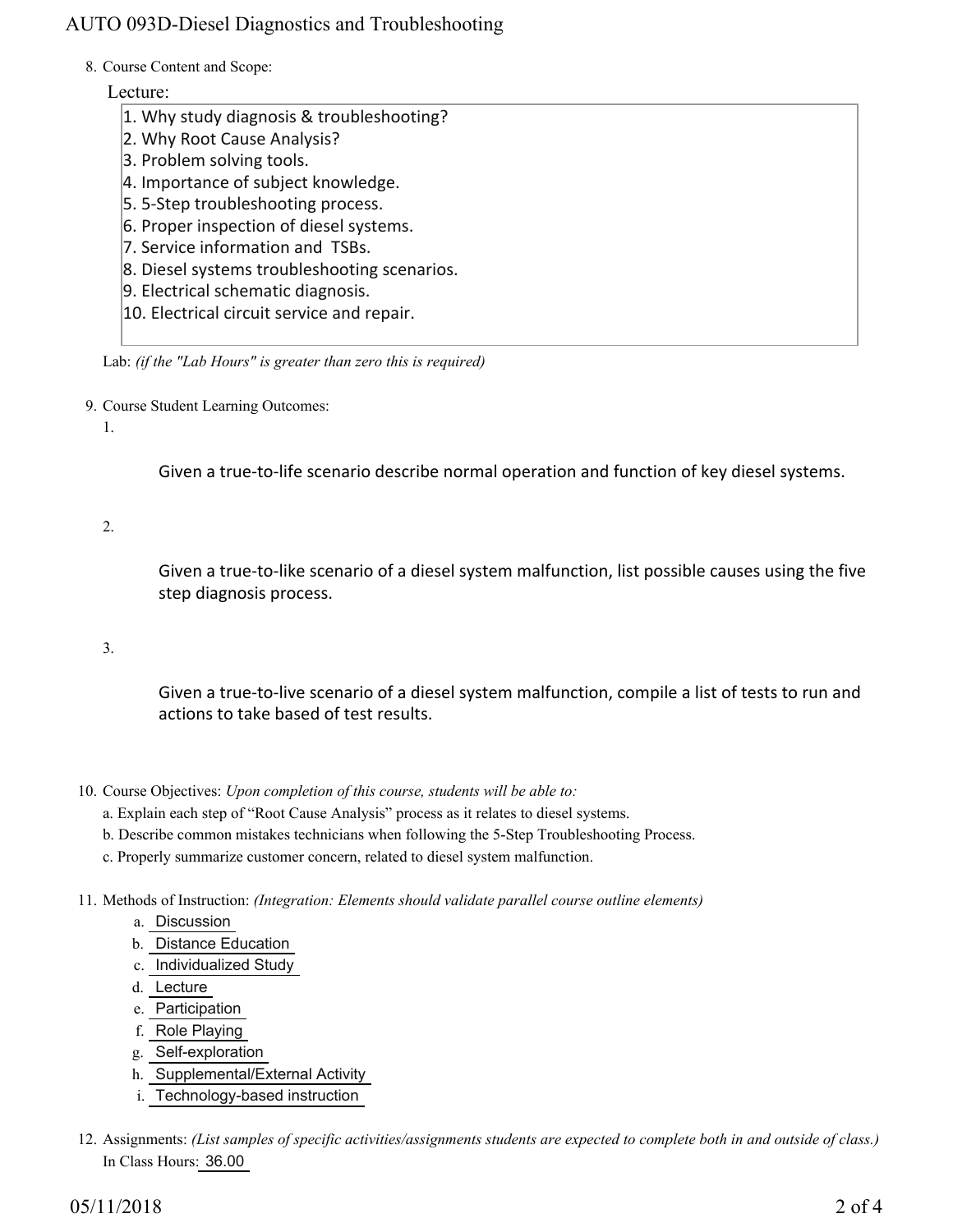# AUTO 093D-Diesel Diagnostics and Troubleshooting

Outside Class Hours: 72.00

- a. In-class Assignments
	- Quizzes
	- Exams
	- Online class discussion
	- Web-based research
	- Analysis of customer interaction
- b. Out-of-class Assignments
	- Online class discussion
		- Web-based research
		- Analysis of customer interaction
	- Homework from text

13. Methods of Evaluating Student Progress: The student will demonstrate proficiency by:

- Written homework
- Self-paced testing
- Self/peer assessment and portfolio evaluation
- True/false/multiple choice examinations
- Mid-term and final evaluations
- Student participation/contribution
- Student preparation
- 14. Methods of Evaluating: Additional Assessment Information:
- 15. Need/Purpose/Rationale -- All courses must meet one or more CCC missions.
	- PO Career and Technical Education

Fulfill the requirements for an entry- level position in their field.

Apply critical thinking skills to execute daily duties in their area of employment.

Apply critical thinking skills to research, evaluate, analyze, and synthesize information.

Display the skills and aptitude necessary to pass certification exams in their field.

Exhibit effective written, oral communication and interpersonal skills.

IO - Personal and Professional Development

Self-evaluate knowledge, skills, and abilities.

Develop realistic goals.

Display habits of intellectual exploration, personal responsibility, and physical well being.

Demonstrate an understanding of ethical issues to make sound judgments and decisions.

16. Comparable Transfer Course

| <b>University System</b>                                             | Campus             | <b>Course Number</b> | <b>Course Title</b>  | <b>Catalog Year</b> |  |
|----------------------------------------------------------------------|--------------------|----------------------|----------------------|---------------------|--|
| 17. Special Materials and/or Equipment Required of Students:         |                    |                      |                      |                     |  |
| 18. Materials Fees:                                                  | Required Material? |                      |                      |                     |  |
| <b>Material or Item</b>                                              |                    |                      | <b>Cost Per Unit</b> | <b>Total Cost</b>   |  |
| 19. Provide Reasons for the Substantial Modifications or New Course: |                    |                      |                      |                     |  |
| 2-year periodic review                                               |                    |                      |                      |                     |  |
| 20.<br>a. Cross-Listed Course (Enter Course Code): AUTO-093D         |                    |                      |                      |                     |  |

b. Replacement Course *(Enter original Course Code)*: AUTO-093D